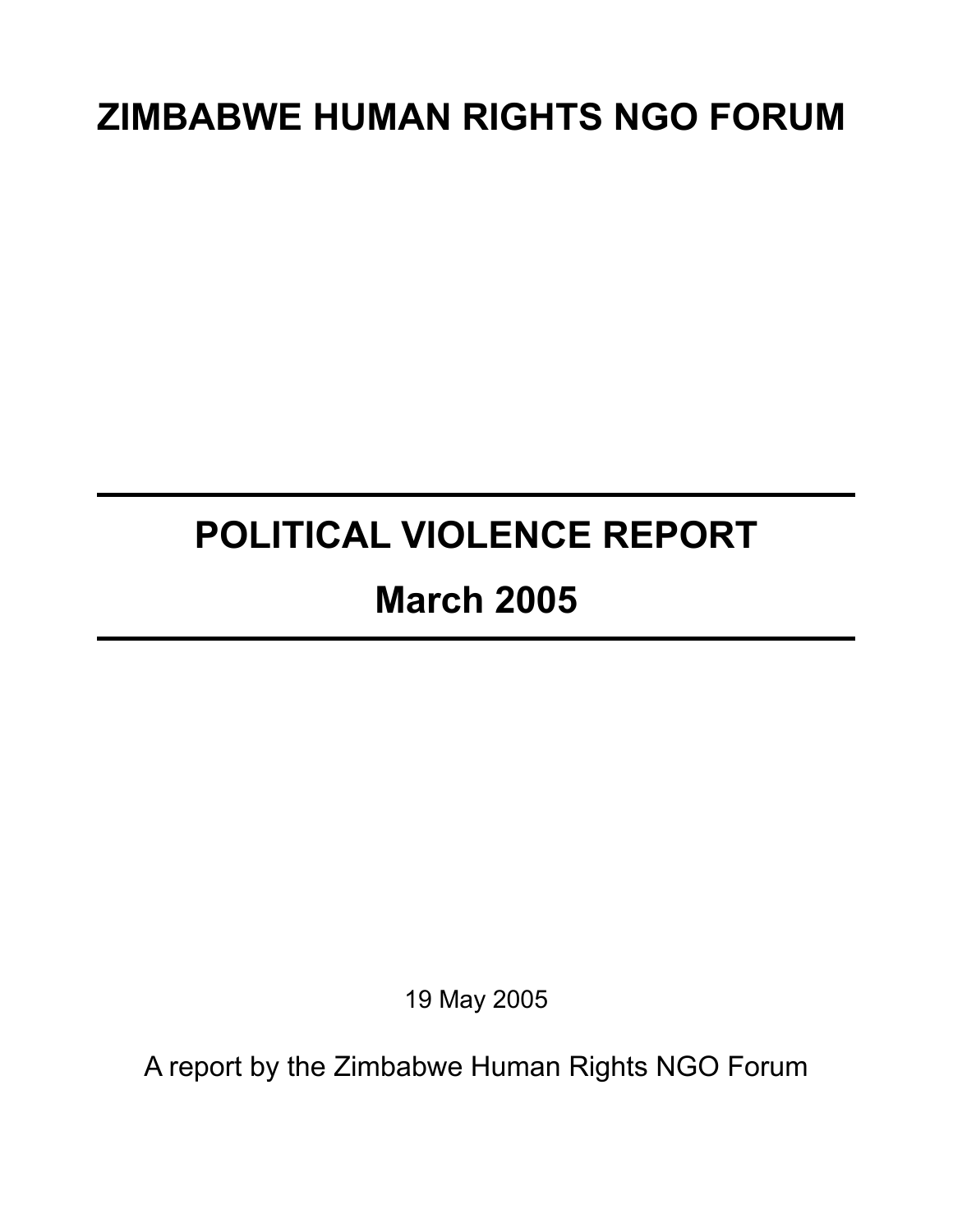### **OVERVIEW**

The month of March exhibited the lack of political tolerance and respect for the rights of others that continues to prevail in Zimbabwe, especially during election periods. This month saw a significant rise in the number of assaults, violations of freedom of assembly, association and movement and political intimidation, victimization and discrimination. As the month began, a ZANU-PF supporter and war veteran, Gift Chimbandi, was burnt to death in his house on 3 March in Mazowe East, under circumstances that the Government press has described as politically motivated. The Human Rights Forum stresses the importance of political tolerance and the respect not only for other people's views but the sanctity of human life. The enjoyment of every other right is dependent on the enjoyment of the right to life.

Reports throughout the country indicate that opposition MDC activists were prevented from campaigning freely. MDC Parliamentary candidate for Zvimba North constituency, Prince Chibanda, was allegedly abducted and victimized by ZANU-PF activists for trying to campaign in the area who told him that Zvimba North was not an MDC area. He was allegedly arrested by the police after his abduction. Other MDC activists and supporters were reportedly assaulted, arrested or victimized for putting up campaign posters, distributing campaign material or attending rallies. This made it difficult for the opposition to campaign freely for the March 31 Parliamentary elections. MDC Parliamentary candidate for Harare Central, Murisi Zwizai, was reportedly barred by the police from holding a campaign road show in Harare Central.. The Human Rights Forum continues to urge Government to ensure that elections in the country, at whatever level, are held under conditions that ensure freeness and fairness for all parties.

It is further reported that ZANU-PF activists forced commuter operators plying the City-Tafara/Mabvuku route to stick ZANU-PF posters on their vehicles. The Forum calls upon Zimbabwean citizens to ensure the respect and protection of other peoples' rights no matter what their political affiliation may be.

On the election day itself, Women Of Zimbabwe Arise (WOZA) members are reported to have been heavy-handedly dispersed by police as they held a peaceful prayer vigil in Harare's Africa Unity Square. To quote the WOZA members, the vigil by candlelight was meant to "*safeguard the vote from manipulation as reported in the 2000 and 2002 elections*".. The police assaulted and arrested several of the peaceful crowd. Many women, some with babies on their backs, were allegedly assaulted and others had to be hospitalized. If reports are true, The Human Rights Forum condemns the heavy-handed manner in which this peaceful vigil was disrupted.

**2**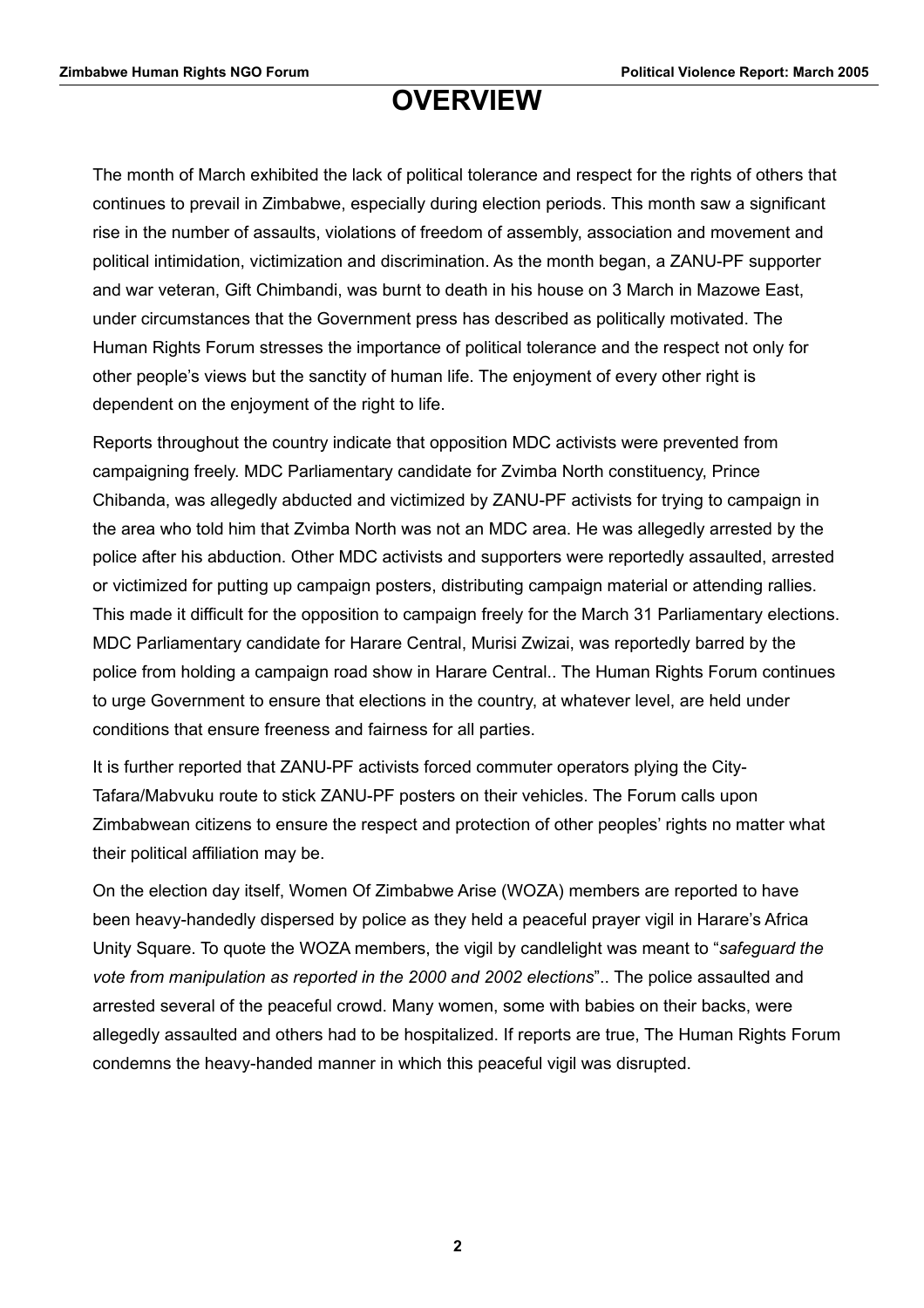### **Totals: 1 March – 31 March 2005**





unlawful arrest torture school closure rape property related political discrim./intim./vict. murder freedom of expression/ association/ mvt displacement disappearance death threats attempted murder assault abduction/ kidnapping

unlawful detention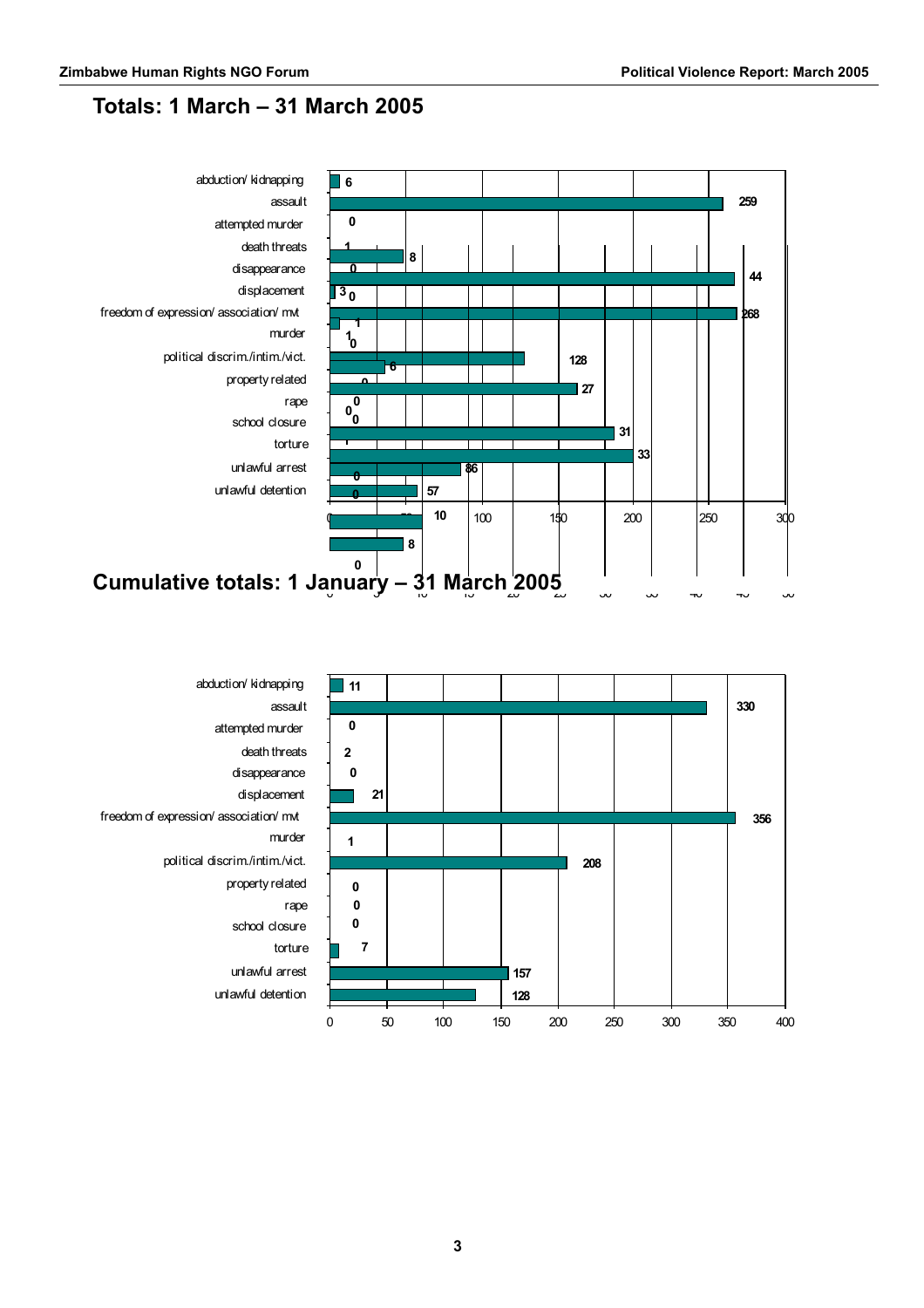#### **KEY ABBREVIATIONS**

| AIPPA – Access to Information and Protection of Privacy Act | UMP - Uzumba Maramba Pfungwe              |  |
|-------------------------------------------------------------|-------------------------------------------|--|
| CIO - Central Intelligence Organisation                     | ZANU-PF - Zimbabwe African National Union |  |
|                                                             | <b>Patriotic Front</b>                    |  |
| MDC - Movement for Democratic Change                        | ZCTU – Zimbabwe Congress of Trade Unions  |  |
| MP - Member of Parliament                                   | ZNA – Zimbabwe National Army              |  |
| NAGG - National Alliance for Good Governance                | ZNLWVA - Zimbabwe National Liberation War |  |
|                                                             | <b>Veterans Association</b>               |  |
| NCA - National Constitutional Assembly                      | ZPS - Zimbabwe Prison Service             |  |
| OVT - Organised Violence and Torture                        | ZRP - Zimbabwe Republic Police            |  |
| POSA – Public Order and Security Act                        | ZIMTA – Zimbabwe Teachers Association     |  |
| PTUZ - Progressive Teachers Union of Zimbabwe               | ZUPCO – Zimbabwe United Passenger Company |  |
|                                                             |                                           |  |

#### *Sources: The information contained in this report is derived from statements made to the Public Interest Unit of the Zimbabwe Human Rights Forum, statements taken by a network of human rights activists and newspaper reports,*

#### **Notes to the tables:**

#### **Torture:**

All cases of torture fall under the definition of torture according to the general definition given in the United Nations Convention against Torture and Other Forms of Cruel, Inhuman and Degrading Treatment and Punishment.

The four elements of torture are:

- 1 **Severe** pain and suffering, whether physical or mental
- 2 **Intentionally** inflicted
- 3 With a **purpose**
- 4 By a state official or another individual acting with the **acquiescence of the State**.

Those individuals referred to in point # 4 include the ZRP, ZNA, ZPS and the ZNLWVA (as a reserve force of the ZNA) and by any other grouping when directly sanctioned by the state.

#### **Unlawful arrest and detention:**

Arrest by the Zimbabwe Republic Police (ZRP) with no reasonable suspicion that an offence has been committed. Detention thereafter for a period exceeding 48 hours without access to redress through the courts or subsequent release without charge.

#### **Abduction/kidnapping:**

A kidnapping by a member(s) of an organised group that is not the ZRP, political party, ZNLWVA, ZNA, MDC, ZANU-PFZANU-PF etc.

#### **Disappearance:**

Kidnapped persons whose whereabouts remained unknown at the time of reporting. Their whereabouts have still to be ascertained through follow-up reports or further investigation.

**Property related:Incidents in which property rights have been violated. This includes arson, property damage and destruction and theft.**

#### **Cases of Political Violence**

*Note: The identities of victims whose names have not been published in the press and are not public officials are protected. This is done in order to protect the victim from further violence, intimidation and possible recriminatory attacks.*

*The purpose of this report is to record the nature of the politically motivated violence and*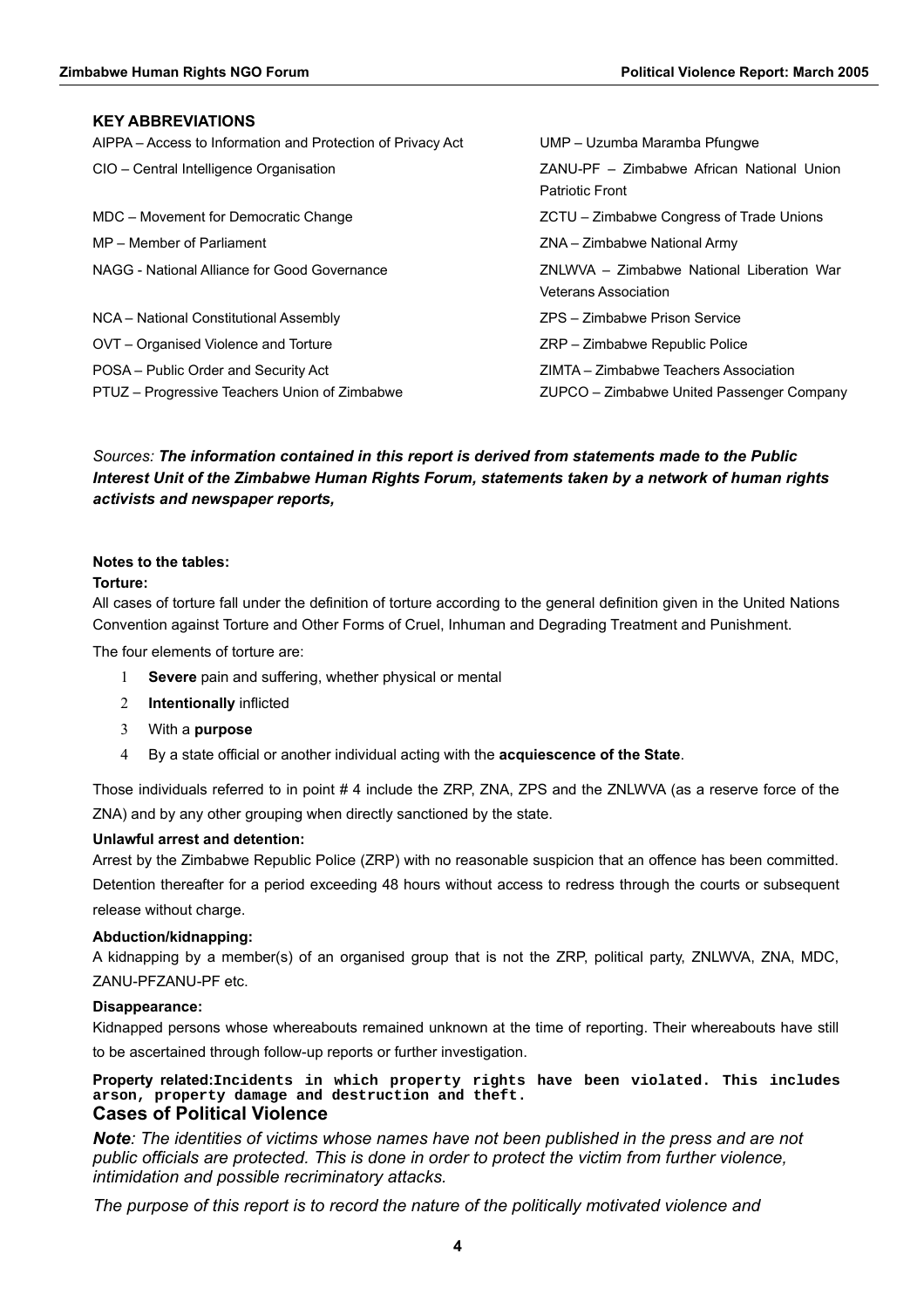*intimidation that continues to prevail in the country. The Monthly Political Violence Reports are primarily based on victims' accounts, accompanied by medical evidence, where possible, obtained from member organisations of the Human Rights Forum and other partner organisations. Use is also made of press reports on politically motivated violence. The Monthly Political Violence Report cannot therefore be considered as the exhaustive record of all incidents of politically-motivated violence in Zimbabwe in the period under review. Nevertheless, every incident reported to the Human Rights Forum directly or through its members is meticulously documented and included in the reports.*

*The situation prevailing in the country is such that it has not been possible to verify all of these accounts. The Human Rights Forum has done what it can to verify the reports, and is satisfied that the vast majority of them are substantially true. It is also not possible to rule out whether a victim's account is exaggerated or contains inaccuracies.*

*All reports derived from the press are denoted with the symbol ∑.*

#### **HARARE**

#### *Glen Norah*

*4 March 2005*

∑. Nhamo Makwaza was reportedly arrested in the Glen Norah constituency at around 03:00 hrs for putting up MDC campaign posters.

#### *Harare Central*

#### *23 March 2005*

∑. It is reported that Chief Superintendent Kunene barred the MDC Harare Central legislator and MDC Parliamentary candidate for that constituency, Murisi Zwizai, from holding a road show in Harare Central. Kunene is reported to have said that he could not sanction the road show because it was not confined to any particular constituency or police district, despite the fact that the letter of notification to the police from Zwizai did in fact indicate that the road show would take place in Harare Central.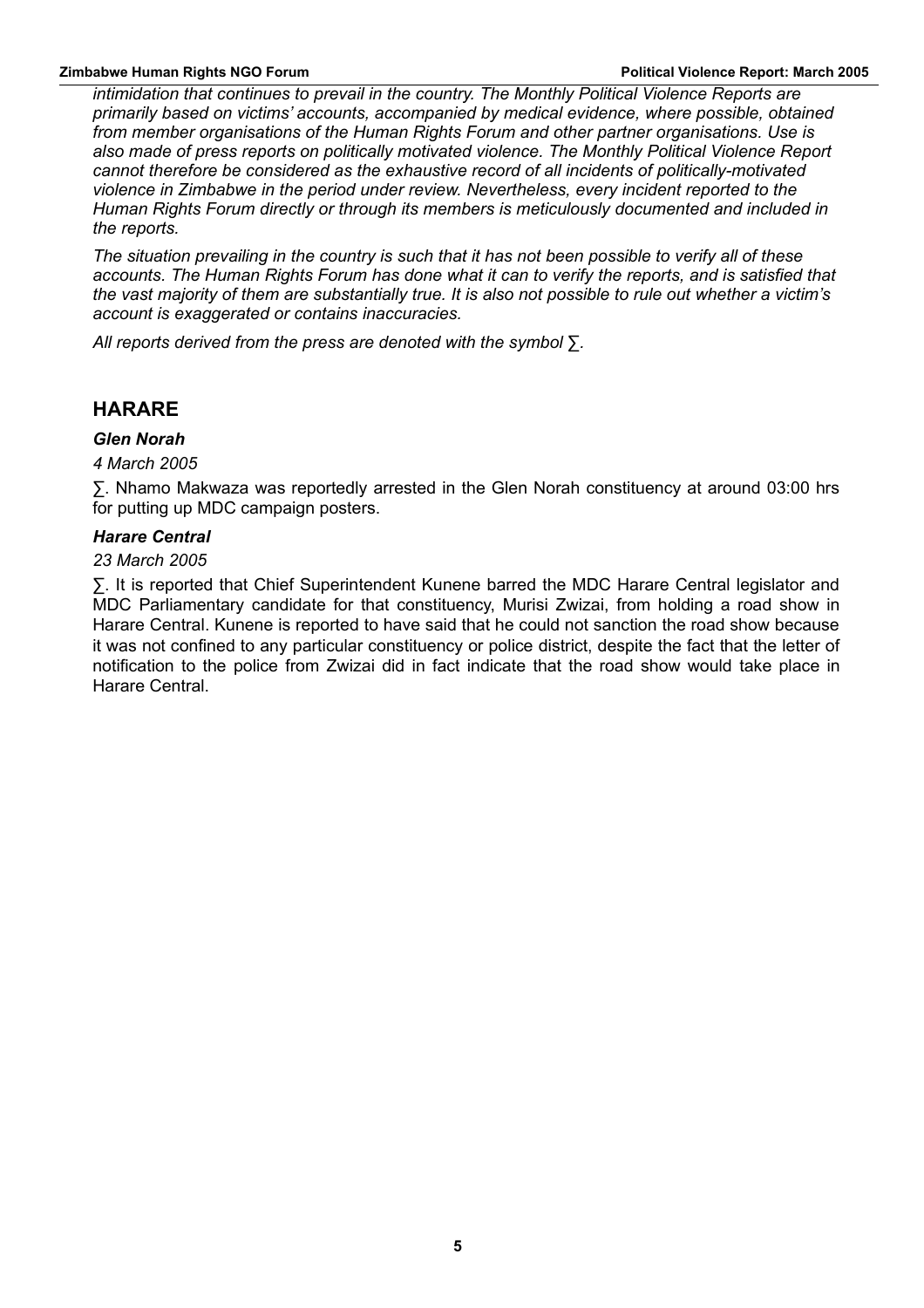#### *31 March 2005*

Police allegedly disrupted a Women Of Zimbabwe Arise (WOZA) peaceful prayer vigil at around 19:10 hrs in Africa Unity Square in Harare. The vigil of 150 women was set to continue throughout the night. The purpose of the vigil was to pray for peace in the post election period and to pray for divine intervention to prevent the results being manipulated as had been reported in connection with the 2000 and 2002 elections. The riot police allegedly arrived and started assaulting the women, 20 of whom had babies strapped on their backs. It is reported that over 30 women had to be treated for injuries and 9 were hospitalised for severe beatings to their backs and thighs. A further 74 women reportedly received medical treatment a few days later. The police details allegedly forced the women to lie on their stomachs while the police walked over them with booted feet. Twenty five of the women, including WOZA leader Jenny Williams, and at least 2 international journalists were reportedly arrested although the journalists were released after about 2 hours without further inconvenience. The women spent the night in custody claiming that they were under armed guard and were released the following morning. They were charged under the Miscellaneous Offences Act (MOA) S 3(2) g with obstruction of thoroughfares.. They were required to pay a fine of Z\$25,000 each. Other women who were on their way to the vigil from Bulawayo and other areas in Harare were allegedly assaulted by the police who purposefully descended on the Railway Station in Harare for that purpose.

#### *Harare South*

#### *19 March 2005*

On the day of the incident, a male victim and a female victim claim that they were putting up MDC posters in the Hopely farming area along with other colleagues. It is alleged that an elderly ZANU-PF supporter approached them and told them that MDC posters were not wanted in the area. The victims said that about 40 to 50 people started to throw stones at them whilst others used sticks to chase them out of the area. The male victim reportedly ran off but 4 ZANU-PF supporters chased after him. Having caught up with him, they allegedly assaulted him all over his body. The victim claims he must have fainted for about half an hour and when he came to, he hurriedly ran back to where his colleagues were. The female victim was allegedly struck with a log causing her to fall. A stone hit her on the lower abdomen and she says she felt something give in the area where she had previously undergone a caesarean-section operation. Two colleagues apparently helped her escape. The beating is said to have lasted about one hour until one of the ZANU-PF supporters' leaders asked them to leave the area and convinced the assailants to let them go.

#### *Hatfield*

#### *10 March 2005*

On the day of the incident, a male victim reports that he attended an MDC rally at Overspill Secondary School. A group of ZANU-PF supporters reportedly arrived and began taunting him for being dressed in an MDC T-shirt. They then allegedly assaulted the victim and his colleagues. He was allegedly struck twice with a brick. It is then said he was taken to a ZANU-PF base and further assaulted along with his friends before being handed over to the police on accusations of causing violence. The victim reports being detained and interrogated by officers from the Law and Order Section of Harare Central Police Station before being released with no charges having been preferred against him.

#### *19 March 2005*

The victim reports that he is the MDC Organising Secretary for his area and, on the day in question, he was informed that some people had been looking for him at his house and that he should leave the area. However, it is said that, before he could leave, he met with 6 men who said they had been looking for him and they immediately began to assault him all over his body using fists and booted feet. He reportedly fell to the ground and one of them stamped on his right knee. They allegedly took Z\$180,000 from him and ran away as other people began to gather.

*22 March 2005*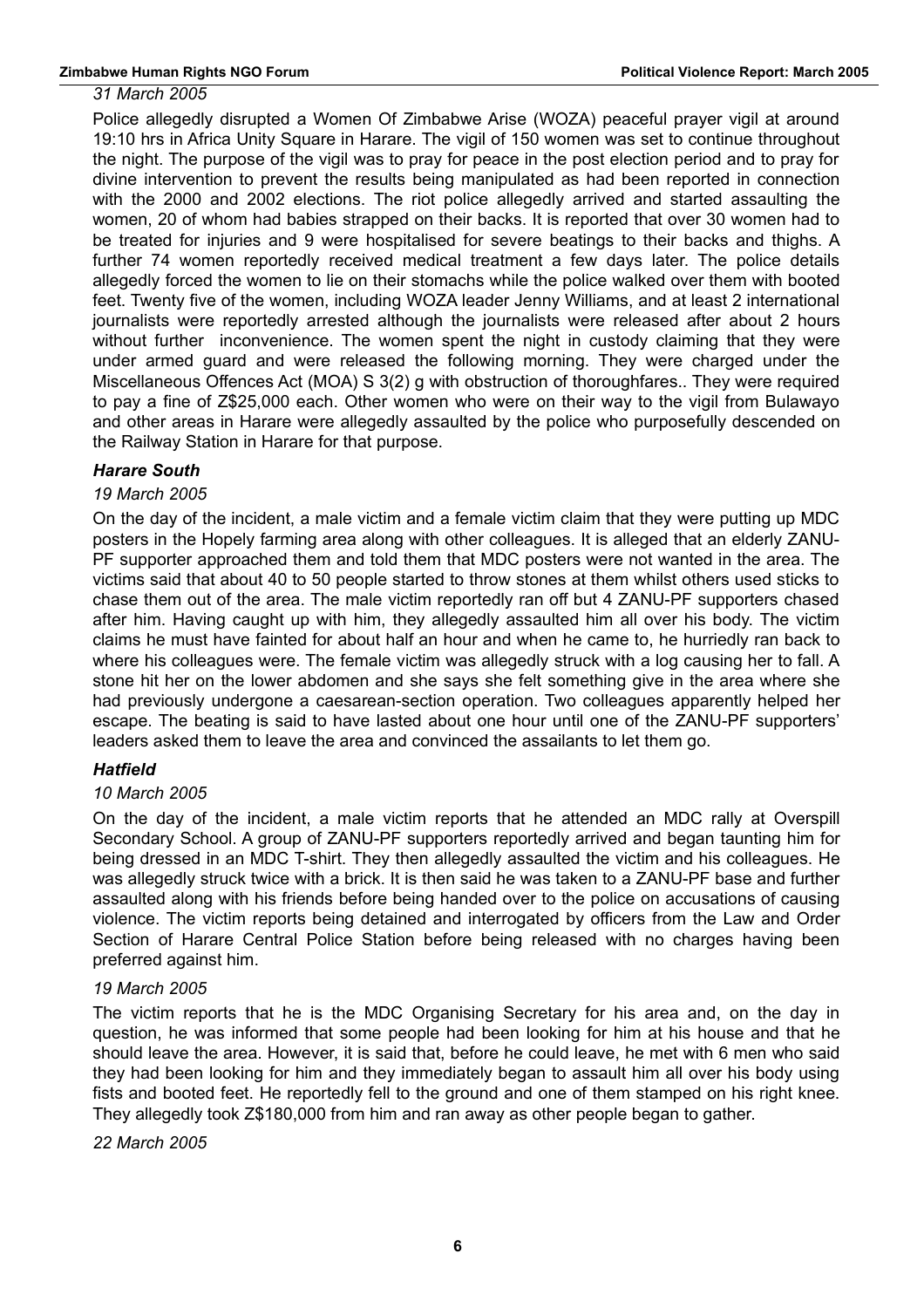One male victim reports that he was on his way home from an MDC rally with others, many of whom were wearing MDC bandanas, when 10 ZANU-PF youths approached them and accused the victim of having assaulted them on a previous occasion. The victim reports that he was assaulted and taken to a ZANU-PF base. Once at the base, he was allegedly beaten on the soles of his feet with an iron bar and with fists on the head and face. The police were reportedly called in by the youths who told the police that the victim had in fact assaulted them. He was reportedly kept at Domboramwari Police Station overnight and was then taken to Harare Central Police Station on the following day whereupon he was released with no charges having being preferred against him.

#### *26 March 2005*

The male victim was coming from an MDC rally at Overspill dressed in party regalia when he was allegedly attacked by about 7 ZANU-PF supporters. He reports that they assaulted him with booted feet, a brick and a wooden bench. He reported the matter to a local Police Station

#### *Highfield*

#### *27 March 2005*

The 3 male victims report that they were on their way to Highfield to attend an MDC rally when, at Machipisa Shopping Centre, ZANU-PF supporters allegedly blocked the way of the vehicle they were travellingin. . The driver managed to find a way through but made a sudden move whereupon the tailgate detached itself from the vehicle. The victims and about 9 others tumbled onto the tarmac whereupon the ZANU-PF supporters allegedly assaulted them using batons, fists and booted feet. The victims escaped to the Zimbabwe Grounds where other MDC supporters were assembled.

#### *Kuwadzana*

#### *12 March 2005*

∑. It is alleged that on the day in question, more than 30 MDC supporters were detained at Marimba Police Station after being beaten up by war veterans. It is also alleged that another 20 were taken to hospital. Tongogara Park is said to be home to illegally settled war veterans and soldiers who claim that the Park is a no-go area for anybody else.

#### *Mabvuku*

#### *23 March 2005*

∑. It is reported that some commuter omnibus operators plying the City-Tafara/Mabvuku route were assaulted by suspected ZANU-PF youths who are said to have forced the drivers to wear ZANU-PF T-shirts and paste campaign posters on their vehicles. The youths, numbering around 20, are said to have ambushed the drivers and conductors at one of the main termini in Tafara, where they started distributing ZANU-PF T-shirts. They also reportedly pasted some posters on the vehicles and instructed that they should not be removed until after the elections. The youths allegedly assaulted two commuter operators who had queried their actions.

#### *Mbare West*

#### *28 March 2005*

Four victims, 2 men and 2 women, report that they were on their way to Highfield to attend an MDC rally when they were allegedly assaulted by ZANU-PF supporters for wearing MDC regalia. It is said they fled and reported the matter at Southerton Police Station.

#### **MANICALAND**

*Mutare South March 2005*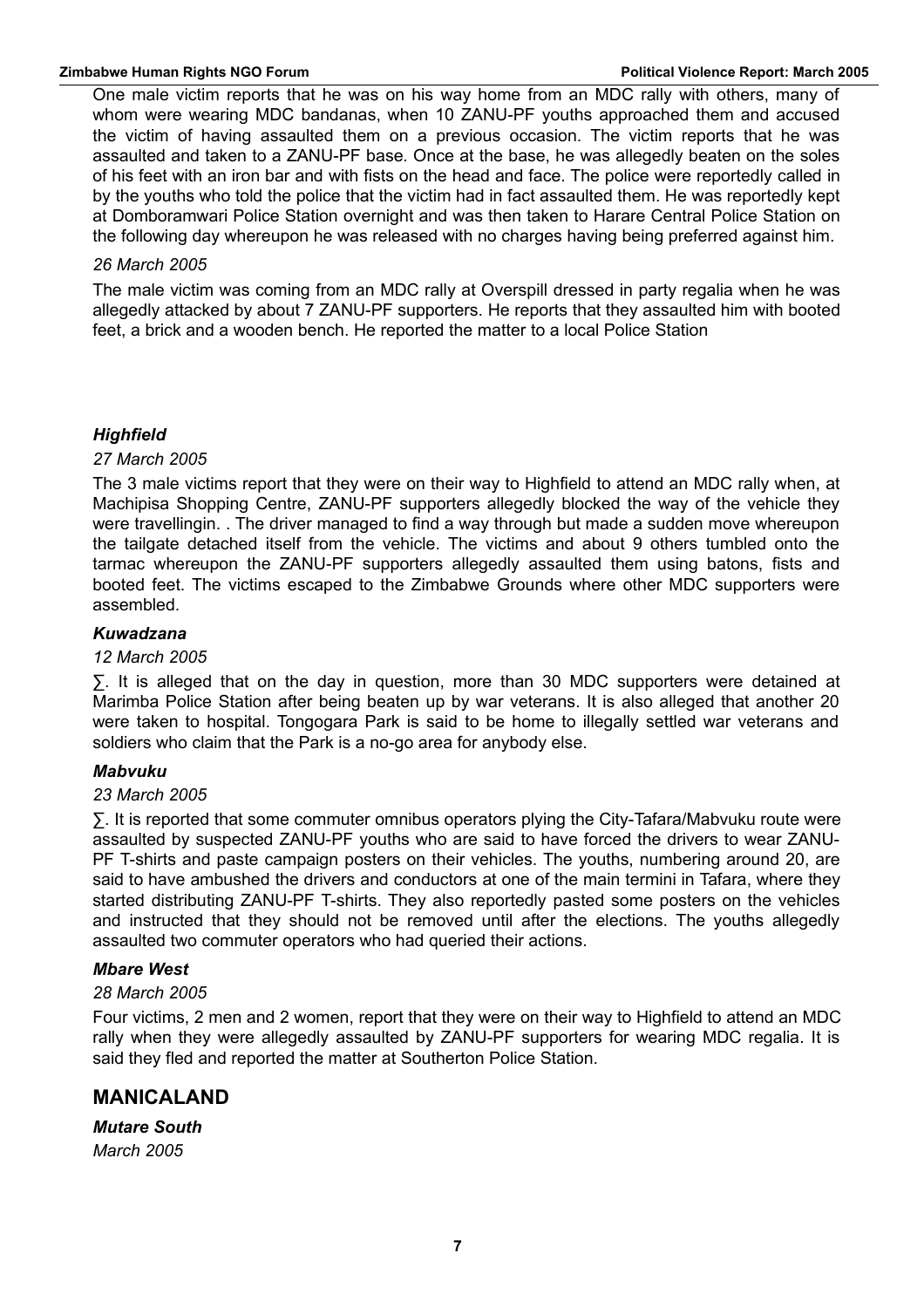∑. Betty Shorishori, a 61 year-old grandmother from Mutare South Constituency, was allegedly threatened with death for supporting the opposition MDC. This prompted her to flee her homestead, leaving behind her two grandchildren, one in Grade 3 and the other in Form 1. She has sought refuge at the opposition MDC Manicaland offices. The elderly woman said her problems started when she attended an MDC rally held in the area. She was later reportedly informed that she had been singled out at a ZANU-PF meeting as an MDC supporter. It is further reported that her grandchildren's names were subsequently deleted from a list of beneficiaries for free education through *Beam<sup>[1](#page-7-0)</sup>*. The victim was further prevented from buying maize from the Grain Marketing Board (GMB) and was told that she could only source it from Sydney Mukwecheni.<sup>[2](#page-7-1)</sup> Shorishori said she was informed that all people who attended the MDC rally were to be deprived of food aid. They were either threatened with assault or told that their homes would be torched at night. Fearing such threats, she reportedly fled to the MDC offices.

#### **MASHONALAND CENTRAL**

#### *Guruve North*

#### *2 March 2005*

∑. 11 MDC activists were reportedly arrested by police whilst distributing campaign material in Guruve North constituency.

#### *Mazowe East*

#### 3 March 2005

∑. It is reported that, on the night in question, Gift Chimbandi, a war veteran, was burnt beyond recognition when a mysterious fire gutted his 10-roomed house at Selby Farm. A number of war veterans in the area are reported to have claimed that problems had arisen on the farm since the arrival of a number of new settlers to engage in peri-urban farming. The war veterans alleged that some of the new settlers were MDC supporters and that they had previously clashed with the 2000 settlers whom they demanded should leave the farm. The matter was reported to the police and investigations are underway.

#### *Bindura*

#### *5 March 2005*

Seven male victims were allegedly assaulted by ZANU-PF youths on allegations of being MDC activists and for attending an MDC rally on 5 March 2005 at Chiwaridzo Shopping Centre, Bindura. The victims reached the venue where the rally was to take place and found that ZANU-PF supporters had already set up camp in the area. After the rally, the ZANU-PF supporters allegedly threw stones at the first victim while he was on the way to the Harare hiking point. The victim was injured on his right knee. The second victim alleges that he was beaten with an iron bar on the left leg. As a result of the attack, he sustained an injury to the left ankle. The third victim was allegedly attacked after the rally by ZANU-PF activists, riot police and war veterans at Chiwaridzo Shopping Centre. He sustained a cut to the lower abdomen. The fourth victim alleges that he was victimised by the police and ZANU-PF supporters for addressing the rally. The fifth victim claims that he was hit with a stone on the back prompting him to seek refuge at Bindura Police Station where he was told that the rally was over so the police could not protect him. The Member in Charge ordered the riot police to disperse the crowd and, in the process, the victim was beaten on the back and on both forearms.

<span id="page-7-0"></span><sup>&</sup>lt;sup>1</sup> Beam is a Government initiative that supports economically disadvantaged children with payment of school fees.

<span id="page-7-1"></span><sup>2</sup> Sydney Mukwecheni was the MDC MP for Mutare South until March 31 2005 when he lost the seat to ZANU-PF Parliamentary candidate Fred Kanzama.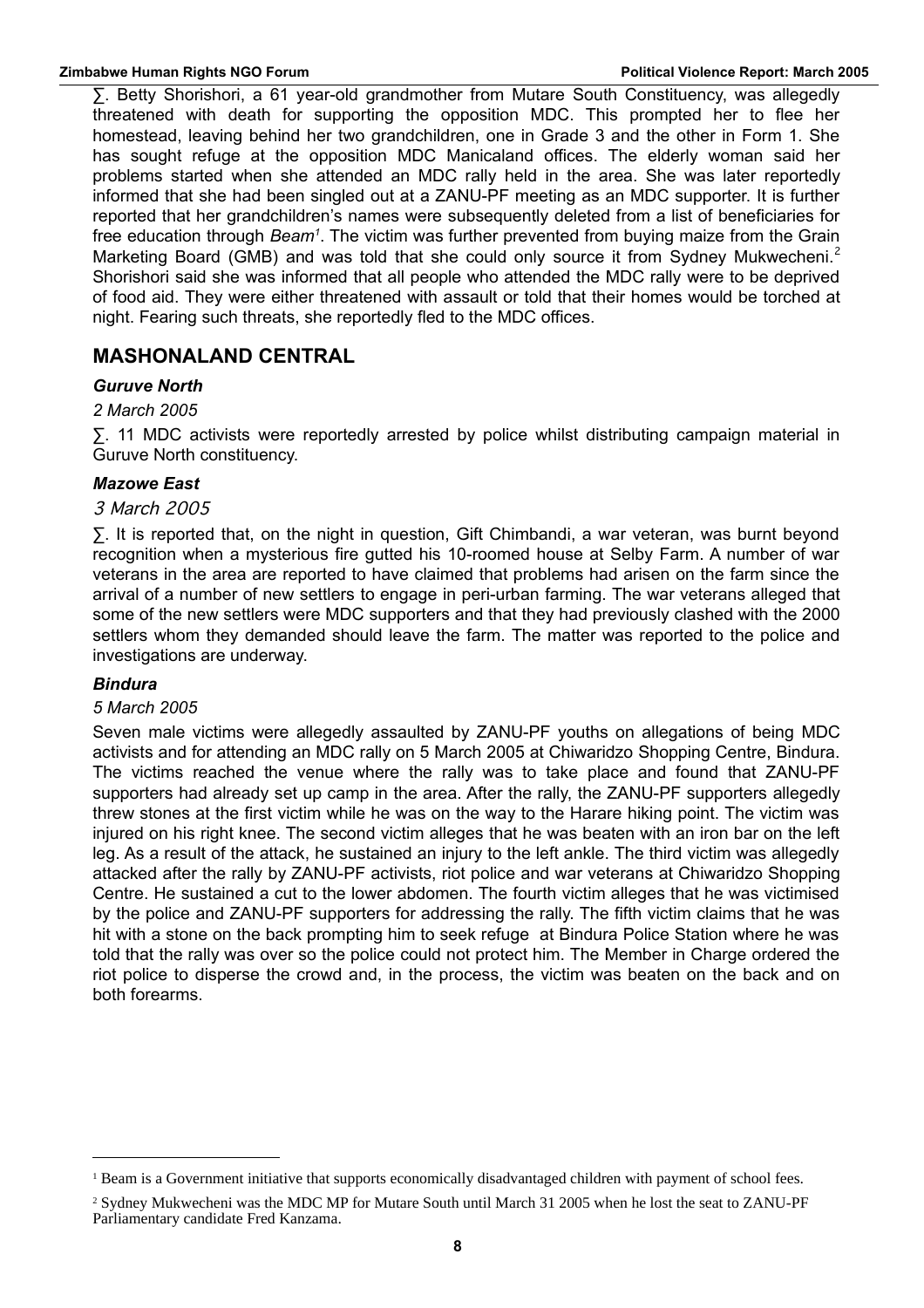The sixth victim, an MDC activist, claims that he arrived home after the rally to find his place under siege by about 10 ZANU-PF youths, one of whom was familiar to him. He alleges that he was asked to pack his belongings and leave since Bindura was not an MDC area. When he tried to force his way through his gate, he was allegedly assaulted with fists in the presence of his family. It was stated that he went to report the matter to the police and, on arriving at the Police Station, he found about 30 people making similar reports. It is said that the officer on duty ordered them to disperse. The people told the officer that ZANU-PF was manning all the roads and it was not safe for them to leave the Police Station.

It is alleged the officer called in a number of riot police to disperse them who then started to assault the people indiscriminately with batons whilst they were still in the police station, causing them to scramble in different directions. The victim was reportedly beaten on the right upper arm and back and, as he tried to run away, he tripped and fell and hurt his back. Whilst still on the ground, he was allegedly kicked on the back with booted feet. He managed to escape, and in doing so lost some documents and his? shoes. The seventh victim was allegedly assaulted by police after attending the rally.

The eighth victim claims that, on the day in question, he had arrived in Bindura from Mupandire where he had attended a rally. He reports that he proceeded to Bindura Police Station to see his colleagues who had been arrested. However, he only managed to see them around 20:00 hrs. On his way home at around 02:00 hrs, he passed through Kuyedza nightclub in Chipadze as he was contemplating going to Trojan Mine.. It is alleged that ZANU-PF supporters surrounded him accusing him of wearing an MDC T-shirt inside his T-shirt. They are said to have started beating him with empty bottles, fists and booted feet. He reportedly fell on his head and lost consciousness for a while. When he woke up he ran for safety. He obtained shelter from a Good Samaritan who gave him the bus fare to continue to Trojan Mine. The victim reported the matter to Bindura Police Station where he was given medical forms.

#### *20 March 2005*

Three male MDC activists report that they were putting up MDC campaign posters when they were allegedly assaulted by ZANU-PF supporters in Bindura.

#### *22 March 2005*

The male victim and others were being dropped off by an MDC lorry from Trojan Mine, where they had held an MDC rally, when a ZANU-PF vehicle pulled over. About 5 ZANU-PF supporters allegedly assaulted him accusing him of wearing an MDC T shirt and being an MDC supporter. The victim claims he was assaulted with fists, open hands, booted feet, sticks and an iron bar for about 5 minutes before the ZANU-PF supporters drove off.

#### *Guruve North*

#### *6 March 2005*

A female victim from Chirunya area was allegedly assaulted in Guruve on allegations of putting up MDC posters in the area. She was reportedly slapped during the assault and, as a result, her left ear was injured. The victim is said to have left for Harare since she had been threatened that her home would be burnt at night.

#### *11 March 2005*

A male victim was allegedly assaulted by ZANU-PF supporters on allegations of putting up MDC posters in the area. It is further alleged that the assailants used baton sticks to assault him. The ZANU-PF youths reportedly took his bag which contained all the campaign fliers and other materials. The victim was saved when a vehicle flashed its lights causing the youths to leave him and disperse. The driver of the vehicle then carried the victim away.

#### *19 March 2005*

A male MDC activist reports that he was putting up MDC campaign posters in Neshangwe area when he was allegedly assaulted by ZANU-PF supporters.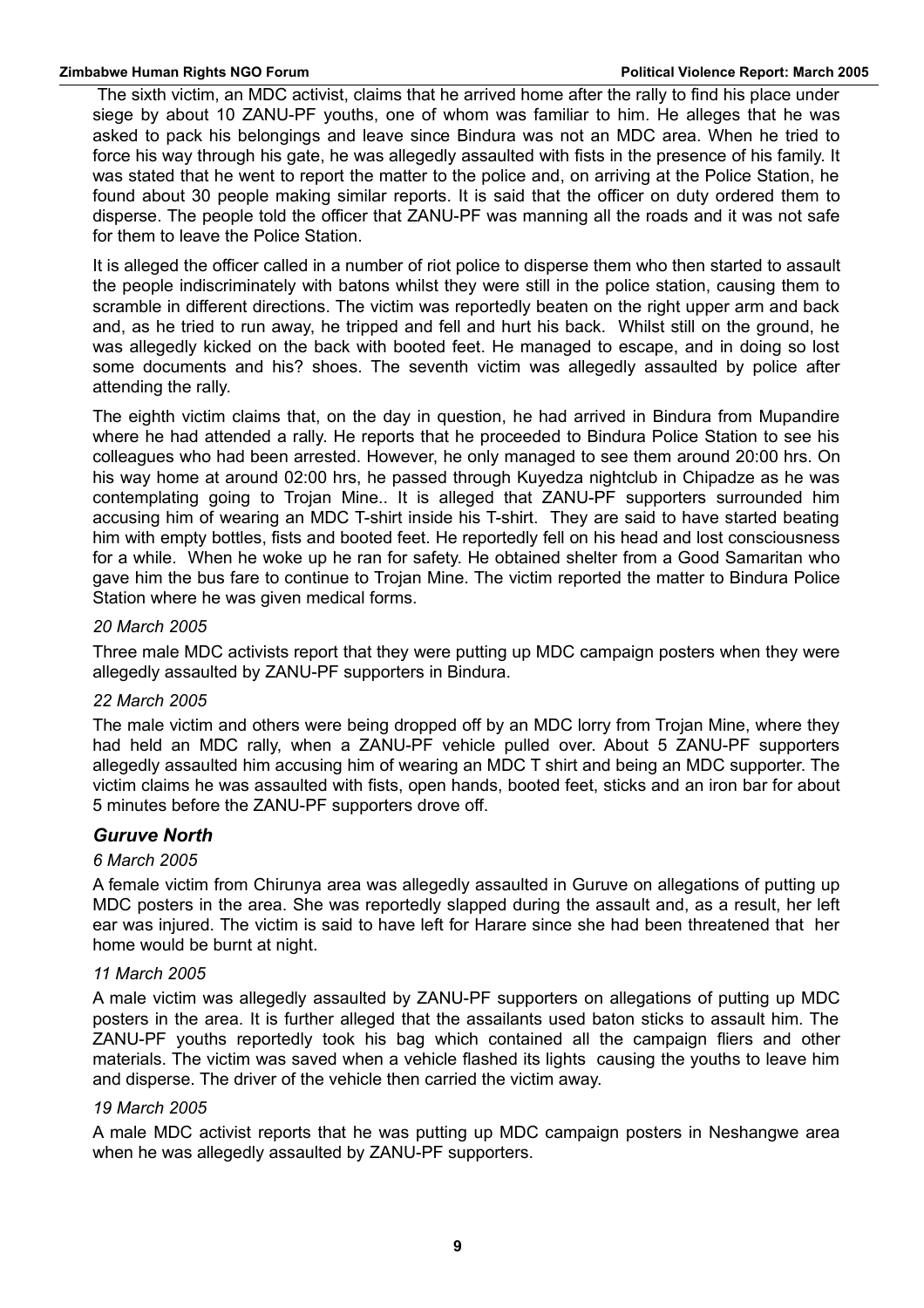#### **MASHONALAND EAST**

#### *Goromonzi*

#### *13 March 2005*

The male victim reports that, on the day in question, he was in bed with his wife when his 28-yearold son, who is also the local ZANU-PF chairman, broke into his bedroom. He reportedly accused the victim of being a sell our by supporting the MDC and allegedly struck him three times over the left eyebrow with an unknown object before he lost consciousness.

#### *Marondera East*

#### *4 March 2005*

A male MDC activist reports that he had been distributing fliers and putting up posters for the Marondera East MDC candidate, Ian Kay. He claims that at around 20:00 hrs, about 12 ZANU-PF supporters, some of whom are known to him, started accusing him of being an MDC supporter and supporting whites. He was allegedly assaulted while being interrogated and it is reported that the assaults intensified when the victim answered back. The group's leader purportedly said that the victim had given them problems for a long time and that they should get rid of him. The victim states that one of the perpetrators took out a cloth that had a peculiar smell and used it to cover the victim's face and nose. He believes that he must have lost consciousness since, after being thrown into a truck, he was unaware of subsequent events.

The victim claims that he later learnt from the police that someone who had been herding cattle saw him and made a report to the police who then picked him up and took him to Rusape Hospital. He later learnt that he had been picked up at Chiunye Village, near a stream, and that his whole body was wet. He does not remember how he was taken to hospital and he claims he became vaguely aware of his surroundings on 7 March 2005 but only fully conscious on the following day whereupon he realised that he had been abducted. He was later discharged from the hospital.

Delete carriage return

#### *Marondera West*

#### *11 March 2005*

It is reported that, on the day in question, a male MDC activist was driving a T 35 lorry from Harare to Mutare, which contained MDC campaign materials. Upon arrival at Temary, just outside Marondera, the victim claims that a white Datsun motor vehicle suddenly blocked his way. Four men are alleged to have come out of the Datsun and forced him out of his vehicle. They allegedly proceeded to assault him, following which they took possession of the T35 lorry and drove away with the victim. He was then allegedly dumped near Marape School after which he went to Dema Police Station to file a report on his highjacking and abduction. The police at Dema opened a record of the report then referred the matter to Marondera Police's Criminal Investigation Department (CID). The truck and campaign material are still missing.

#### **MASHONALAND WEST**

#### *Chinhoyi*

#### *3 March 2005*

∑. It is reported that Chinhoyi MDC Parliamentary candidate, Silas Matamisa, and 5 campaign agents were arrested at Chinhoyi town centre whilst putting up posters and distributing flyers.

*Delete carriage return 6 March 2005*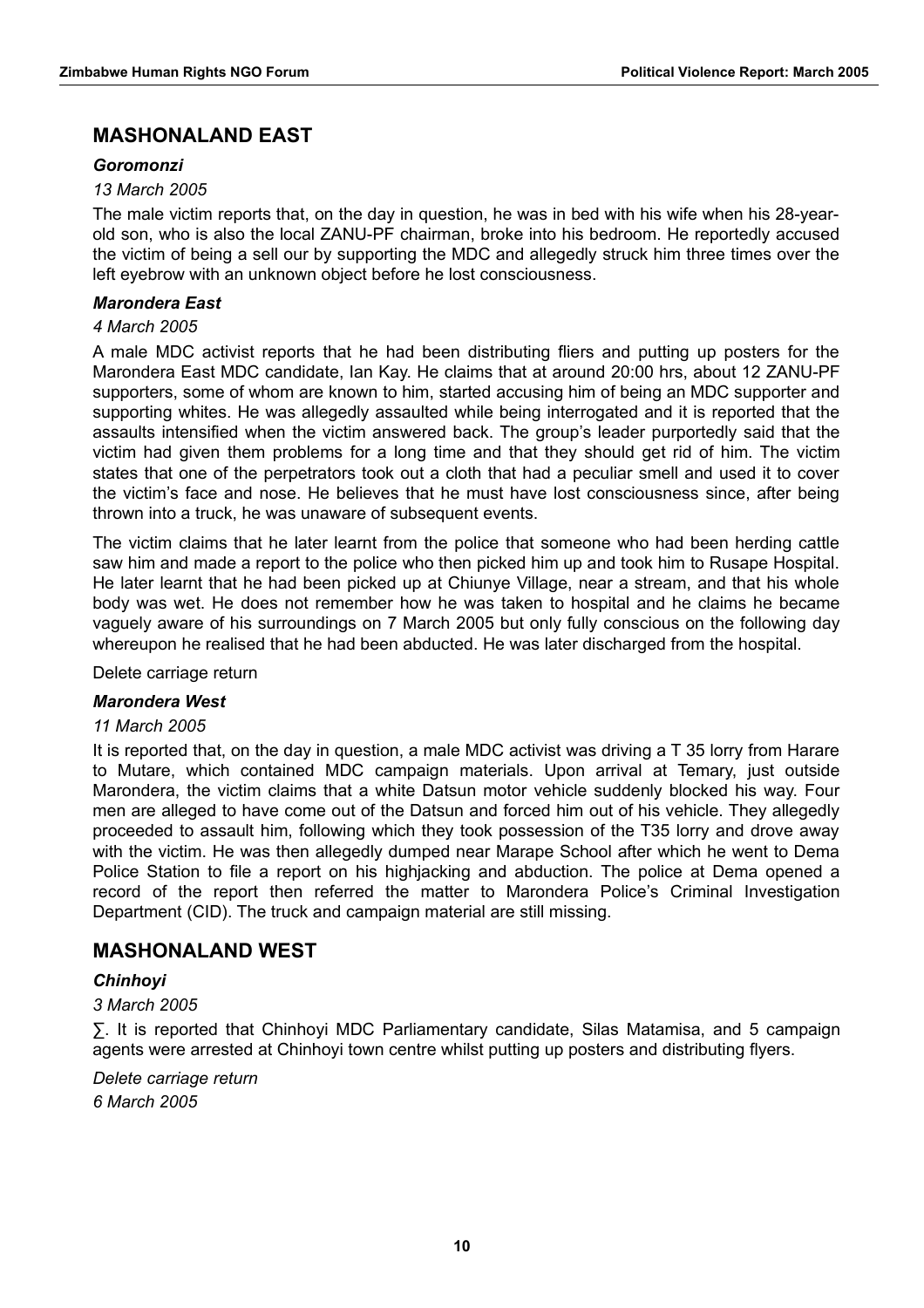A male victim reports that he was putting up MDC campaign posters on the durawall around Sunningdale old people's home when 3 ZANU-PF supporters came and started to remove them. When confronted, one of the ZANU-PF supporters kicked the victim on the left thumb, which began to bleed. The assailant then allegedly hit him on the head with a stone. The other two ZANU-PF supporters were apparently in disagreement with this course of action and they assisted the victim and gave him the personal details of his assailant. The matter was reported to the police and the assailant was arrested and fined.

#### *Manyame*

#### *12 March 2005*

It is reported that, at Tongogara camp and Whitecliffe suburb, 12 males and 3 female victims were allegedly assaulted by ZANU-PF supporters with fists, planks, hoe handles, sticks, bricks, logs, stones, slapping and head butting bcause of their political affiliation.

#### *Zvimba North*

#### *3 March 2005*

MDC Parliamentary Candidate for Zvimba North Constituency, Prince Chibanda, reports that he entered the constituency in order both to familiarize himself with the polling stations and to campaign. He was accompanied by 10 people including the Election Agent, the Information Officer and the Security Officer. They passed through Nyarapinda Farm at around 10:00 hrs where they noted a large crowd of about 150 people. As they were passing by, a Councillor for Ward 13, one Mr Fainosi Kangachena, apparently called them to his gate. The victim noticed that Kangachena was in possession of about 150 bags of maize and a slaughtered beast. Kangachena had apparently been going through the voters roll, asking people to produce their ZANU-PF party cards so they could be given maize. When the victim was called, he was asked whether he was Prince Chibanda who was contesting against the Minister of Local Government, Public Works and National Housing and Candidate for Zvimba South Dr Ignatius Chombo. When he confirmed this, Kangachena then turned to the Information Officer who was told that he was not wanted in the area as this was a ZANU-PF stronghold.

It is alleged that Kangachena started to assault the Information Officer who then jumped through the gate but the crowd followed him and continued to assault him. Kangachena allegedly turned to the victim and told him that he was going to teach him a lesson that this was a no-go area for MDC. The victim claims he was slapped twice and assaulted with a fist in the face and right jaw. It is purported that Kangachena then called on the crowd to do whatever they wanted with him. The victim claims that he was assaulted all over his body and that his shirt was torn. He further claims that his jacket was removed and that one of the assailants took his phone. A man, identified only as Trust, and known as a ZANU-PF activist, then persuaded his colleagues to stop assaulting the victim who was bleeding through the nose and mouth. They did as he requested and left the victim alone.

It is reported that two of the victim's colleagues had gone to report the incident at Raffingora Police Station. The victim alleges that Kangachena addressed the people telling them that the victim was going to "rot" in jail because he had managed to prevent him from kidnapping him. The victim alleges that he and one Paidamoyo Muzuluthe were taken into a tiny room which they assumed was going to be used as a torture room. The victim claims they were kept in the room for about three hours before they were paraded before a group of? people who were encouraged to intimidate them with abusive questioning. It is reported that the police finally arrived at around 13:15 hrs and on being questioned, Kangachena is alleged to have tried to defend his actions by saying that he had beaten the victim because he had tried to strangle him, Kangachena, with his shirt and that he, Kangachena, was responding to the violence that the victim had started.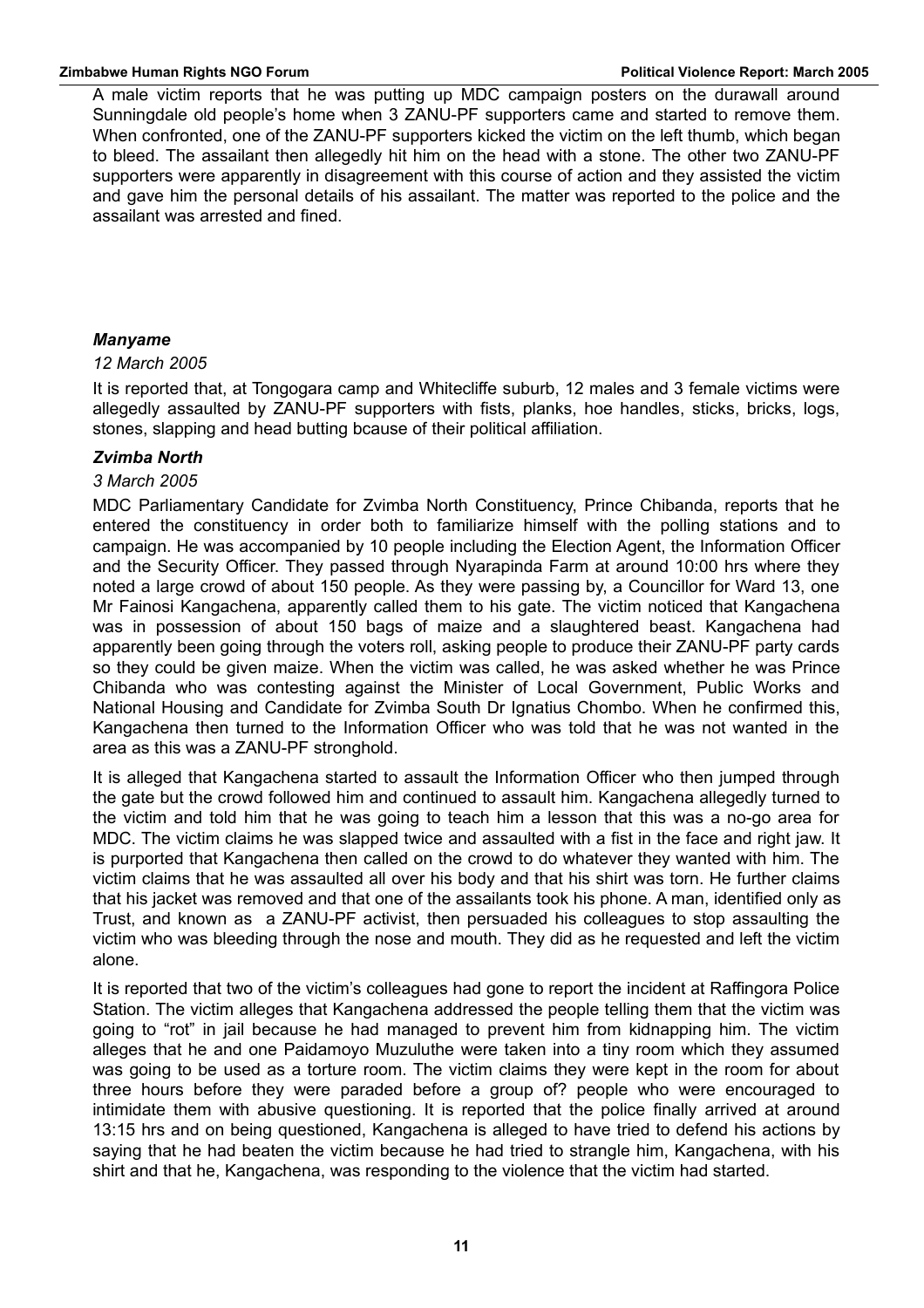The police then ordered that they all proceed to the Police Station. Statements were taken and they were referred to Mutorashanga Criminal Investigations Department (CID). Before leaving, the victim claims that the ten of them were paraded in front of the wife of the Parliamentary Candidate for the area, Mrs. Chombo, Councillor Saidi and other ZANU-PF dignitaries. At Mutorashanga, they were told that CID members were not available and they were then referred to Chinhoyi. At Chinhoyi, the victim alleges they were interrogated and told that the Police Internal Security division (PISI) staff had left work. It is then said that they were locked up in the cells until the following day. The victim claims he asked for permission to seek treatment but that this was denied. The following day it is alleged that one Constable Chiropa at Chinhoyi Central Station told the victim that he was the ZANU-PF Chairman for one of the Wards in Raffingora and that if the victim attempted to enter that area again he would not escape alive. After this, the victim and others gave their statements without any harassment and it was discovered that Kangachena had a previous record of theft and had served a sentence of 6 months. The victim claims he was released but Kangachena bailed himself out by paying Z\$150,000 and was remanded out of custody pending trial.

#### **MATABELELAND NORTH**

#### *Umguza*

#### *March 2005*

∑. Matebeleland North Provincial Governor and ZANU-PF Parliamentary Candidate for Umguza constituency, Obert Mpofu, was reportedly intimidating resettled villagers in the Nyamandlovu area by telling them that they risk losing their land if they vote for the MDC. Nyamandlovu falls under the Umguza constituency, which Mpofu was representing in Parliament. It is further reported that posters for the MDC candidate were being removed from trees and buildings by ZANU-PF supporters.

#### **MIDLANDS**

#### *Gokwe-Nembudziya*

#### *16 March 2005*

It is claimed that, on the day of the incident, the ZANU-PF candidate for Gokwe-Nembudziya, Flora Buka, was camped at Nyamuroro Business Centre for rallies in preparation for the 31 March 2005 Parliamentary elections. The victim, a male MDC supporter, went to the business centre to drink and socialise with friends. He was allegedly assaulted there? by 2 brotherswho are the ZANU-PF Youth Coordinator and Chairman, on the allegation that he was an MDC sympathiser. The victim was allegedly assaulted all over the body with sticks and clenched fists. He sustained bruises and swelling to the chest, bruises to the abdomen and a swollen jaw. After having been assaulted, the victim reportedly went to Flora Buka who advised him to report the matter to the police. The perpetrators were arrested and detained overnight at Nembudziya Police Station before being fined Z\$30,000 each.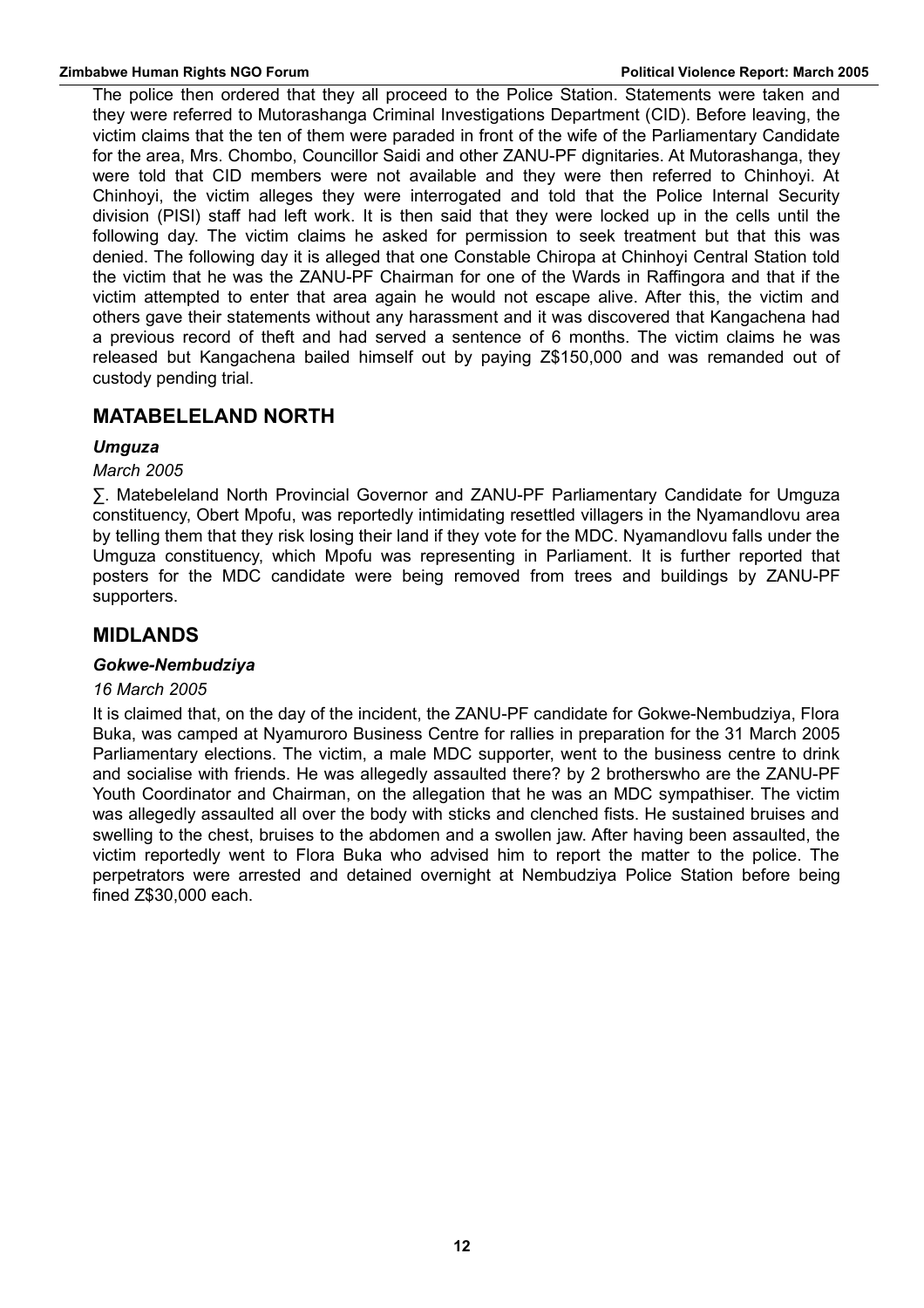Full alphabetical list of recorded deaths relating to political violence, 1 January 2005 to 31 March 2005 indicating name, political affiliation, date of death, constituency and province.

| <b>TOTAL: 1</b> | <b>ZANU-PF</b> |
|-----------------|----------------|
|-----------------|----------------|

| <b>SURNAME</b>       | <b>FIRST NAME</b><br>(S) | <b>POLITICAL</b><br><b>AFFILIATION</b> | <b>DATE OF DEATH</b> | <b>CONSTITUENCY</b> | <b>PROVINCE</b>              |
|----------------------|--------------------------|----------------------------------------|----------------------|---------------------|------------------------------|
| <b>CHIMBAN</b><br>DI | <b>GIFT</b>              | ZANU-PF                                | 3 MARCH 2005         | <b>MAZOWE EAST</b>  | MASONALAND<br><b>CENTRAL</b> |

#### **MAIN EVENTS 2005**

#### **Problems in formatting with the following which I have corrected. You need to set up your style template properly**

| January      | WOZA women arrested and detained unlawfully as they demonstrate against hikes in school<br>fees.                                                                                                                                                   |
|--------------|----------------------------------------------------------------------------------------------------------------------------------------------------------------------------------------------------------------------------------------------------|
|              | The newly appointed woman Vice President holds celebrations throughout the country and in<br>Bindura, there are press reports that people are being forced to attend the celebrations.                                                             |
|              | ZANU-PF youths reportedly move from door to door forcing Epworth residents to register as<br>voters and to vote for ZANU-PF                                                                                                                        |
| February     | Political violence and victimization surrounds campaigns and preparations for the 31 March<br>2005 Parliamentary elections.                                                                                                                        |
|              | WOZA members demonstrate on 12 February in Bulawayo to commemorate Valentine's Day<br>under the theme "the power of love will conquer the love of power".                                                                                          |
|              | On 16 February at the Harare Sheraton Hotel, police reportedly disrupt an MDC training<br>session of Parliamentary candidates for the March 31 Parliamentary elections and MDC<br>supporters They arrest MDC Director of Elections, Mr Ian Makoni. |
|              | On 17 February in Harare, NCA members are arrested and assaulted by the police after<br>holding a demonstration dubbed "no election without new constitution"                                                                                      |
| <b>March</b> | ZANU-PF supporter and war veteran, Gift Chimbandi, is reportedly burnt to death under<br>unclear circumstances. MDC supporters are suspected to have burnt his house leading to his<br>death.                                                      |
|              | Zimbabwe's $6th$ Parliamentary Election since independence is held on 31 March 2005.                                                                                                                                                               |
|              | A WOZA peaceful candlelight vigil is disrupted by riot police and women are reportedly badly<br>assaulted and arrested. The vigil was held at Africa Unity Square in Harare to safeguard the<br>March 31 vote from manipulation.                   |
|              | MDC activists throughout the country are arrested or assaulted for putting up posters and<br>distributing campaign material and people are victimized by ZANU-PF supporters for attending<br>MDC rallies.                                          |
|              |                                                                                                                                                                                                                                                    |
|              | MDC Parliamentary candidate for Zvimba North constituency is reportedly victimized for trying<br>to campaign in the area.                                                                                                                          |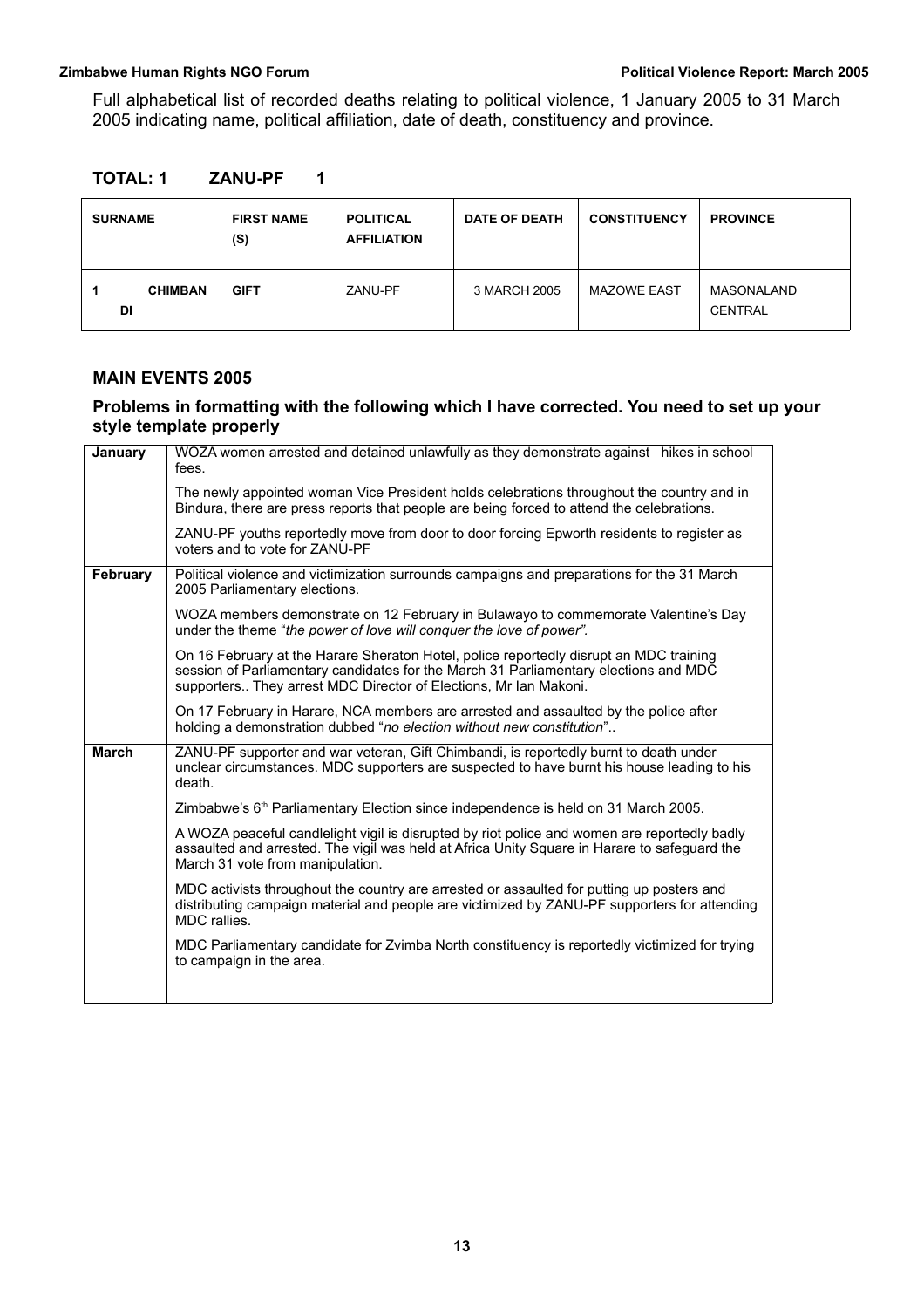#### **Monthly totals of human rights violations from 1 January 2005 to 28 February 2005**

|                                         | January        | <b>February</b> | <b>March</b>   | <b>Total</b>   |
|-----------------------------------------|----------------|-----------------|----------------|----------------|
| <b>Assault</b>                          | 17             | 54              | 259            | 330            |
| <b>Abduction/kidnapping</b>             | $\overline{2}$ | 3               | 6              | 11             |
| <b>Attempted murder</b>                 | $\overline{0}$ | 0               | $\overline{0}$ | $\mathbf 0$    |
| <b>Death threats</b>                    | 1              | 0               | 1              | $\overline{2}$ |
| <b>Disappearance</b>                    | $\overline{0}$ | $\mathbf 0$     | $\overline{0}$ | $\mathbf 0$    |
| <b>Displacement</b>                     | 17             | 1               | 3              | 21             |
| <b>Freedom of</b><br>expression/ass/mvt | 31             | 57              | 268            | 356            |
| <b>Murder</b>                           | $\overline{0}$ | 0               | $\mathbf{1}$   | 1              |
| <b>Political</b><br>Discrim/vict/intim  | 31             | 49              | 128            | 208            |
| <b>Property related</b>                 | $\overline{0}$ | $\overline{0}$  | $\overline{0}$ | $\overline{0}$ |
| Rape                                    | $\overline{0}$ | $\overline{0}$  | $\mathbf 0$    | $\mathbf 0$    |
| <b>School closure</b>                   | $\mathbf 0$    | $\overline{0}$  | $\mathbf 0$    | $\mathbf 0$    |
| <b>Torture</b>                          | 1              | 5               | 1              | $\overline{7}$ |
| <b>Unlawful arrest</b>                  | 8              | 63              | 86             | 157            |
| <b>Unlawful detention</b>               | 8              | 63              | 57             | 128            |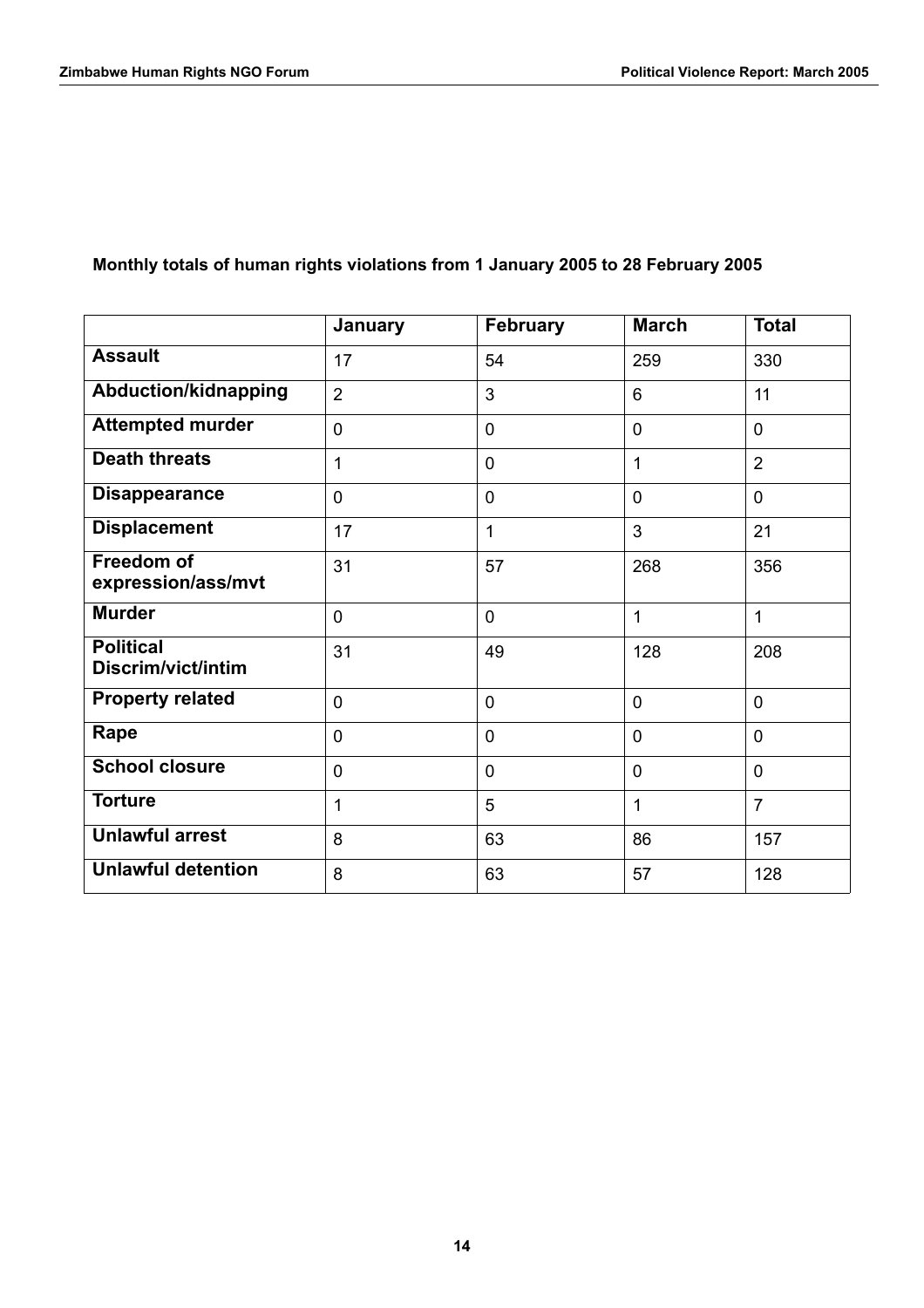### **ADMINISTRATIVE MAP OF ZIMBABWE**